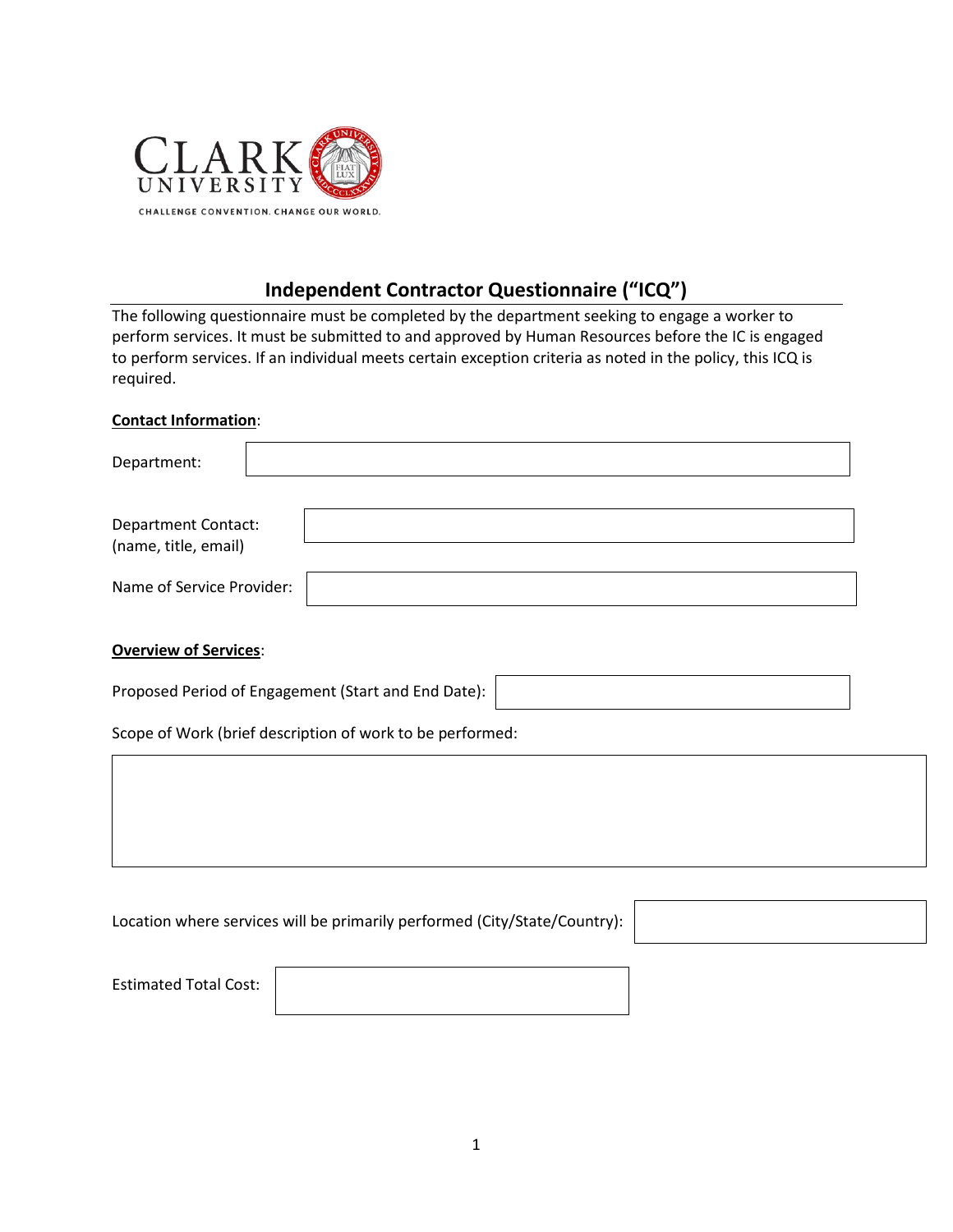| <b>Questions for Classification Analysis</b>                                                                                                                                                    | <b>YES</b> | <b>NO</b> |
|-------------------------------------------------------------------------------------------------------------------------------------------------------------------------------------------------|------------|-----------|
| Will there be a written contract?<br>1.                                                                                                                                                         |            |           |
| 2.<br>Is the individual a current or former Clark employee? If YES, provide<br>the position, department, and dates:                                                                             |            |           |
| If YES, are the services to be performed related or similar to<br>а.<br>services the worker performed as a Clark employee?                                                                      |            |           |
| Control and Direction: Will the proposed IC be free from the<br>3.<br>University's control and direction in connection with the performance<br>of the service, both under contract and in fact? |            |           |
| Will the duties be carried out with minimal instruction/training from<br>a.<br>the University?                                                                                                  |            |           |
| Will the individual be free to determine the methods to accomplish<br>b.<br>results?                                                                                                            |            |           |
| Will the individual be free to determine hours worked (within<br>$\mathsf{C}$ .<br>reasonable parameters (i.e. during regular business hours)?                                                  |            |           |
| d. Will the individual be free to determine the location where some or<br>all of the services will be performed?                                                                                |            |           |
| Will the individual provide their own workspace?<br>e.                                                                                                                                          |            |           |
| f.<br>Will the individual provide their own supplies and equipment?                                                                                                                             |            |           |
| Is the individual free to use substitutes or assistants?<br>g.                                                                                                                                  |            |           |
| If the individual will have assistants, will the individual have control<br>h.<br>over hiring or supervising these assistants?                                                                  |            |           |
| Is the scope of the project fixed in advance, so that any additional<br>i.<br>services and associated compensation must be negotiated with the<br>individual?                                   |            |           |
| Is the individual to be paid by the project/milestones, rather than by<br>j.<br>the hour?                                                                                                       |            |           |
| Will the individual work without regular or daily supervision by the<br>k.<br>University?                                                                                                       |            |           |
| Usual Course of Business: Is the service performed by the proposed IC<br>4.<br>outside the usual course of University business?                                                                 |            |           |
| Are the services to be performed a regular part of the department's<br>a.<br>operations?                                                                                                        |            |           |
| Does this department typically use University employees to perform<br>b.<br>these services?                                                                                                     |            |           |
| Are the services part of the University's missions of teaching and<br>c.<br>research?                                                                                                           |            |           |
| Will the individual supervise University employees?<br>d.                                                                                                                                       |            |           |